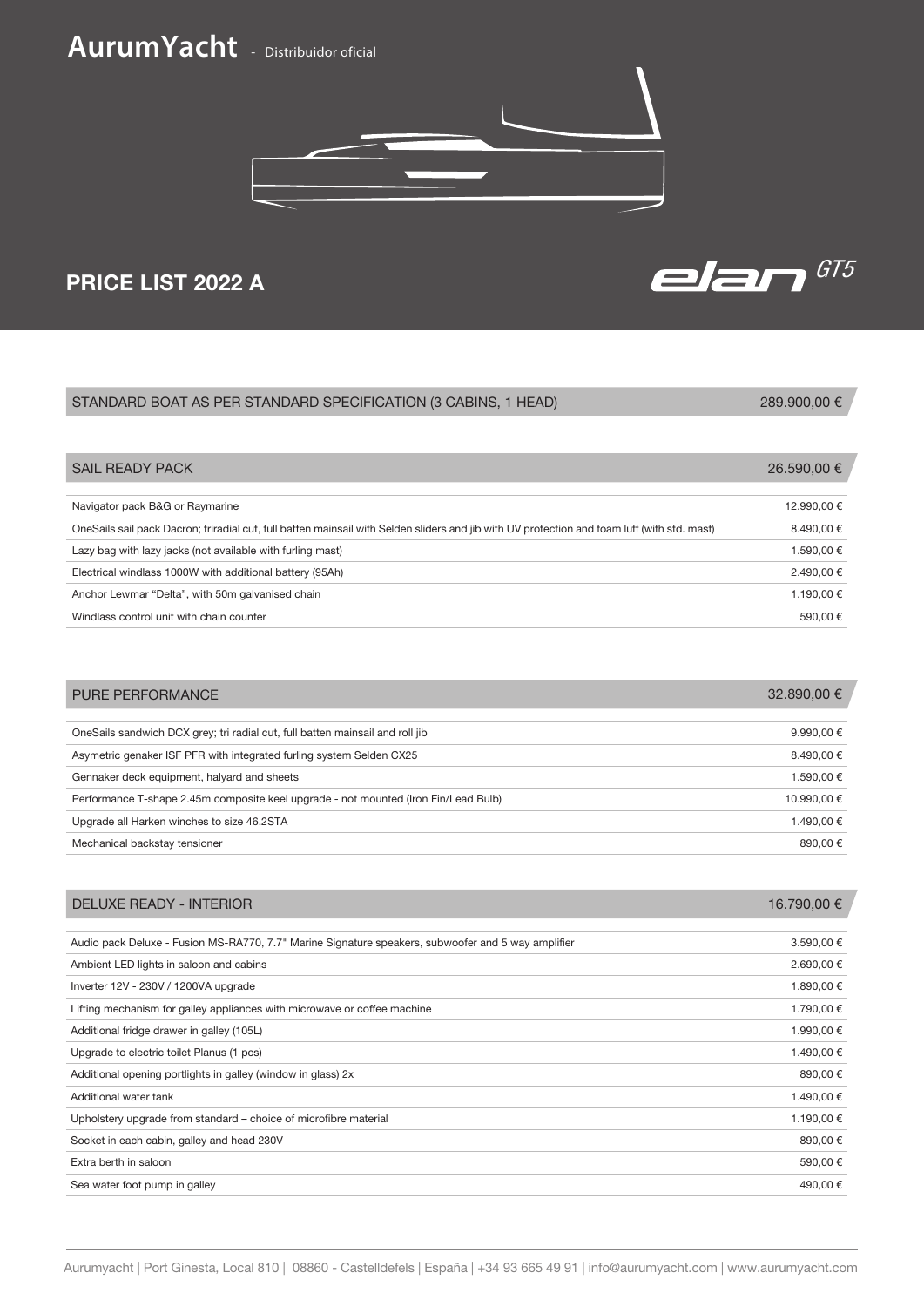# PRICE LIST 2022 A  $\overline{G1}$

| <b>DELUXE READY - ENTERTAINMENT</b>                     | 2.090,00 €  |
|---------------------------------------------------------|-------------|
|                                                         |             |
| TV 32" 230V/12V                                         |             |
| TV bracket, antenna, connection cables                  |             |
|                                                         |             |
| <b>DELUXE READY - EXTERIOR</b>                          | 18.990,00 € |
|                                                         |             |
| Cockpit fridge, sink or BBQ (only two options possible) | 3.390,00 €  |
| Bimini top                                              | 3.890,00 €  |
| Sprayhood                                               | 2.690,00 €  |
| Large bathing platform (instead of standard platform)   | 3.390,00 €  |
| Electric lifting system for bathing platform            | 2.790,00 €  |
| Foredeck sun cushions                                   | 1.090,00 €  |
| Cockpit cushions                                        | 1.590,00 €  |
| Guard rail exits                                        | 1.090,00 €  |
| Tricolour LED navigation light on mast top              | 390,00 €    |
|                                                         |             |

| <b>ENVIRONMENT</b>                                                                         | 12,990,00 € |
|--------------------------------------------------------------------------------------------|-------------|
|                                                                                            |             |
| Inverter air conditioning system, 1 unit 2 outlets (saloon and fwd cabin), 230V, 16.000BTU | 8.990.00 €  |
| Webasto AirTop EVO 55 heating                                                              | 4.990.00 €  |

## INDIVIDUAL CUSTOMIZATION

| Layout option 2 (2 cabins, 2 heads with separate shower in aft)                          | 5.290.00 €  |
|------------------------------------------------------------------------------------------|-------------|
| Layout option 3 (2 cabins, 1 head with separate shower in aft)                           | 4.690,00 €  |
| Layout option 4 (3 cabins, 2 heads)                                                      | 4.390,00 €  |
| Separate shower compartment in aft head for 3 cabins layouts                             | 3.390,00 €  |
| Performance T-shape 2.45m cast iron keel - not mounted                                   | 2.590,00 €  |
| Generator Fisher Panda 5000 Neo (only posible in two cabin version)                      | 13.990,00 € |
| Air conditioning upgrade for all cabins 10.000BTU, 230V                                  | 7.390,00 €  |
| Additional fridge in galley (85L, port side)                                             | 1.690,00 €  |
| Teak on side decks and coach roof                                                        | 14.990.00 € |
| Replacing STD Teak with Permateek                                                        | <b>FOC</b>  |
| Permateek on side decks and coach roof                                                   | 12.990,00 € |
| Shallow draft L-shape 1.95m composite keel with lead bottom part                         | 13.790,00 € |
| Bowthruster retractable with two additional batteries and battery charger                | 9.990,00€   |
| Yanmar engine 4JH57 with 3 blade folding propeller Flex-o-fold                           | 7.590,00 €  |
| 3 blade folding propeller Flex-o-fold                                                    | 2.190,00 €  |
| Upgrade to Selden furling mast (including furling Dacron mainsail and overlapping genoa) | 7.990,00 €  |
| Carbon steering wheels - pair                                                            | 3.690,00 €  |
| Natural oak veneered type of plywood - brushed                                           | 4.790,00 €  |
| Natural oak veneered type of plywood - brushed and whitened                              | 6.190,00 €  |
| Upgrade of flooring to match interior wood                                               | 2.690,00€   |
| Flooring alternative choice of classic stripes style floorboards                         | 990,00€     |
| Flooring alternative choice of Terra style floorboards                                   | <b>FOC</b>  |
| Upholstery colour choice in saloon                                                       | 590,00€     |
|                                                                                          |             |